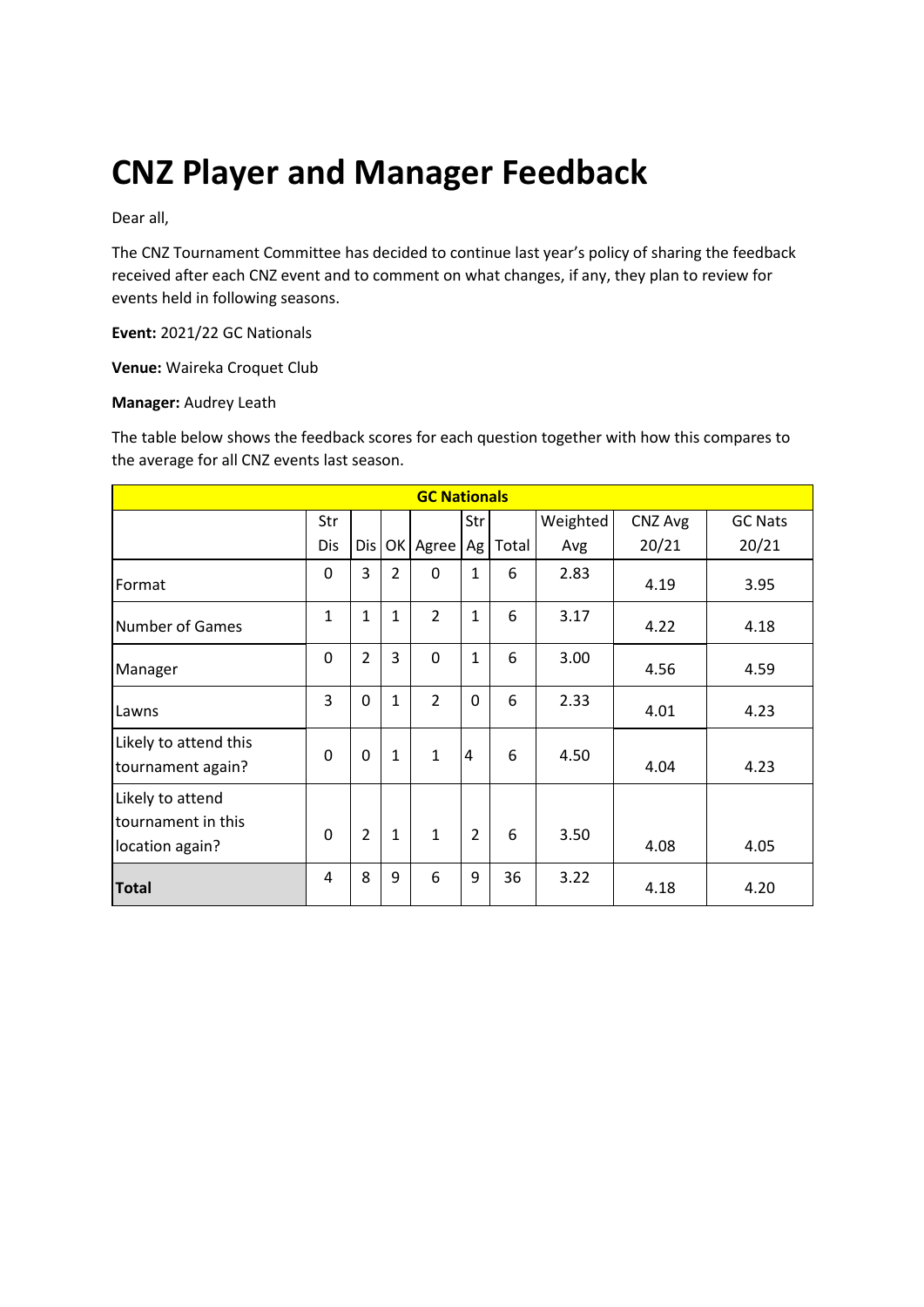# **Response to feedback**

# **Format - the following feedback was received**

- Considering numbers good format
- There shouldn't have been a triple round robin played, doing best of three matches would've been quicker. And initially the plate games were a single round robin, but after finishing the first round the manager changed it to a double round robin. A few of the players I was talking to didn't want another round because at this point they were quite tired coming into the 6th day and didn't want to play an extra two games after 4pm and a further three the next day.
- I liked the doubles format. The triple round Robin idea for the singles was quite odd and unnecessary. bo3 match play would be ideal
- Doubles was good but singles was all over the show and disliked how they were going to do a triple round robin
- In the singles block play, the manager told us to do a triple round robin, but I found out later on that she meant a best of 3 round robin when it was too late to do anything. So there was too much play because of it.
- Multiple round robins is not a good format compared to matches

#### **CNZ TC Response**

The intended and agreed format was to play best-of-3 block matches. It would appear that this was miscommunicated to players prior to the tournament and play commenced under the impression of a triple round robin. Considering a triple round robin has never been used in this event, it is somewhat surprising that more experienced players did not query this mistake before play commenced.

# **Number of games per day - the following feedback was received**

- It was somewhat fine, they did seem to try and squeeze in one too many each day which was the result in picking the triple round robin format.
- Was a good amount each day
- Multiple round robins made the days longer than needed and made to play in unplayable conditions late in the evening in pouring rain

#### **CNZ TC Response**

As per feedback further above, it appears that triple round robin was initially stated in error, later reduced to double round robin. This was human error.

On the feedback around days being longer than needed: it is unclear how the format being reduced to double round robin made the days longer than they would have been if the blocks were played as best-of-3 matches?